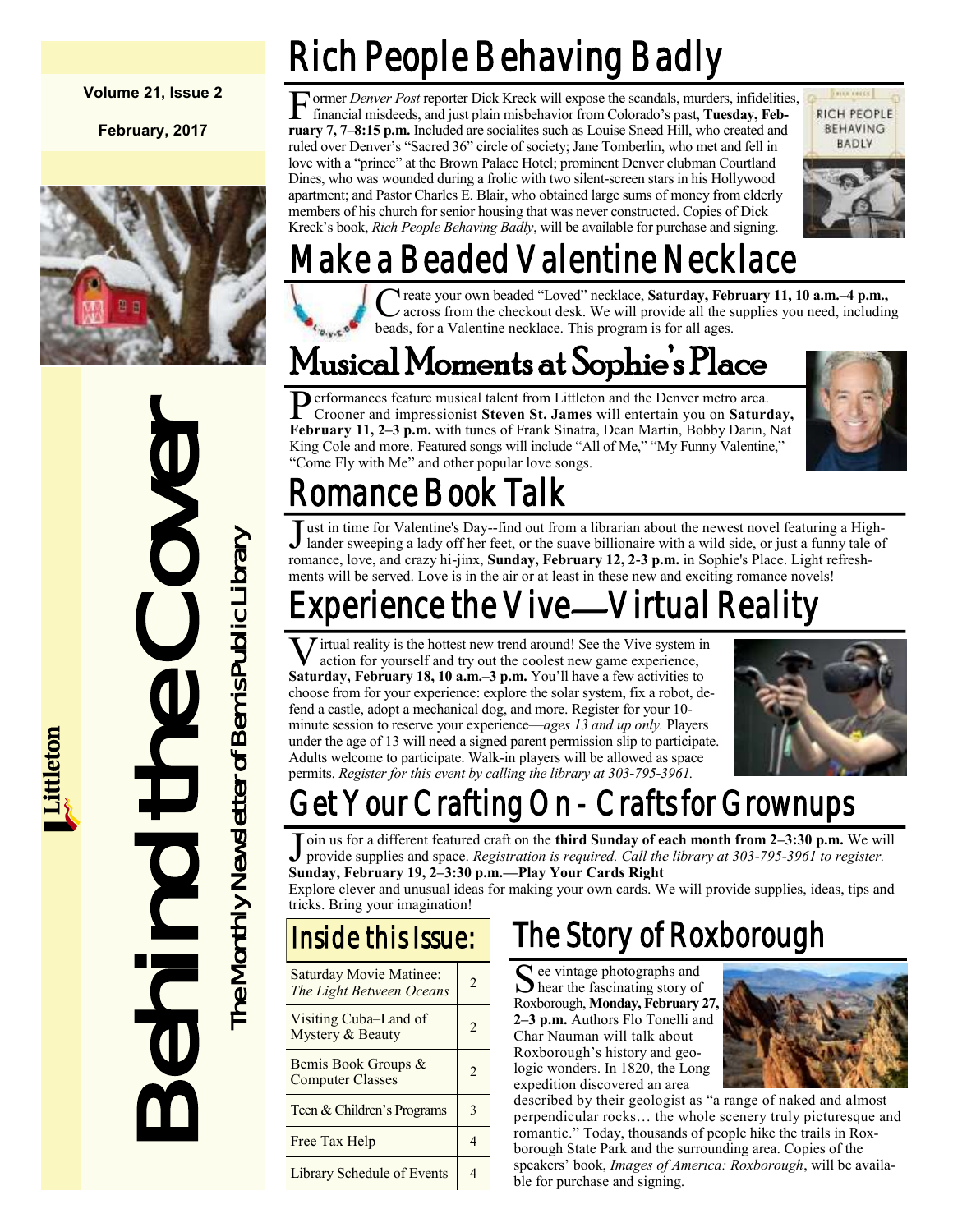## Saturday Movie Matinee: The Light Between Oceans

See the film, *The Light Between Oceans*, **Saturday**, February 25,<br>2–4 p.m., on the library's big screen. In the years following World ee the film, *The Light Between Oceans*, **Saturday, February 25,**  War I, Tom Sherbourne (Michael Fassbender), a young veteran, takes a job as lighthouse keeper on a remote island off the coast of Western Australia. As the island's sole inhabitant, he finds comfort in the monotony of the chores and the solitude of his surroundings. When he meets a local young woman, Isabel Graysmark (Alicia Vikander), Tom is immediately captivated by her. Soon, they are married and living on the island. The couple's happiness is marred only by their inability to



start a family, so when a rowboat with a dead man and infant girl mysteriously washes ashore, Isabel believes their prayers may finally have been answered. The choice to keep the child has devastating consequences. Enjoy free popcorn and lemonade at the showing. Rated PG-13.

# Visiting Cuba–Land of Mystery & Beauty

The barriers to traveling to Cuba are quickly disappeari<br>Learn more about this mysterious island, **Tuesday,** he barriers to traveling to Cuba are quickly disappearing. **February 28, 7–8:30 p.m.,** from Frank Slater, author and international tour director. Slater has completed 26 tours in Cuba during the last three years through the people-topeople program. He will talk about the history of Cuba, the embargo and blockade, as well as the current Cuban culture. Hear about what is happening with the normalization



of Cuba/US relations and what that means for the average traveler. Slater is a professional photographer and will show many photos from his visits to Cuba.

## Book Groups at Bemis

 $\sum_{n=1}^{\infty} I$  e have a variety of Book Groups that meet throughout the month. Choose a group that suits your interests and schedule. Then join us for some stimulating discussions.

#### **Senior Book Club**

#### **First Monday of each month at 2 p.m.**

**Feb. 6:** *Circling the Sun* by Paula McLain Brought to Kenya from England as a child and then abandoned by her mother, Beryl is raised by both her father and



the native Kipsigis tribe who share the estate. Her unconventional upbringing transforms Beryl into a bold young woman with a fierce love of all things wild and an inherent understanding of nature's delicate balance. Then she meets the ruggedly charismatic Denys Finch Hatton who helps Beryl navigate the uncharted territory of her own heart. The intensity of their love reveals Beryl's truest self and her fate: to fly.

**Mar 6:** *Devil in the White*

*City* by Erik Larson Best-selling author Erik Larson intertwines the true tale of the 1893 World's Fair and the cunning serial killer who used the fair to lure his victims to

their death. Combining meticulous research with nail-biting storytelling, Erik Larson has crafted a narrative with all the wonder of newly discovered history and the thrills of the best fiction.

#### **Monday Evening Book Group Third Monday of each month at 7 p.m.**

**Feb. 27\*:** *What Alice Forgot* by Liane Moriarty Suffering an accident that

causes her to forget the last ten years of her life, Alice is astonished to discover that she is thirty-nine years old, a mother of three children, and

in the midst of an acrimonious divorce from a man she dearly loves. \**We will meet on the fourth Monday in Feb. due to the President's Day holiday.*

**Mar. 20:** *Everything I Never Told You*

by Celeste Ng Lydia is the middle and favorite child of Marilyn Walker, a white Virginian, and James Lee, a first-generation Chi-

nese-American. When Lydia is discovered dead in a lake near her home, the family begins to fall apart. As the police try to decipher the mystery of Lydia's death, her family realizes that they didn't know her at all.

## Computer Services & Computer Classes

Bemis has 24 Internet access<br>
computers on the lower computers on the lower level of the library, plus another seven located in the Children's Room for use by



our patrons in 5th grade and younger. Also, **wireless Internet access is available throughout the building for patrons with wireless-enabled devices.**

Currently, our computers use Microsoft Windows 7 operating systems and Microsoft Office 2010 software that includes Word, Excel, Access, PowerPoint and Publisher. All of our PCs are linked to printers. Printing costs are \$0.10 a page for black only or \$0.50 a page for color. Our computer lab has 10 PCs and may be scheduled for group use. We are happy to assist patrons individually if you need help using the computers or the Internet.

We also offer *free* computer and Internet classes on a regular basis. To learn about or register for an upcoming class and/or group use of our computer lab, call the library at 303-795-3961. You also may register for classes online through the Library Main Calendar at [www.littletongov.org.](http://www.littletongov.org/city-services/city-departments/bemis-library/library-events-calendar)

**All classes and open computer lab are held from 9:30–11 a.m.**

- **Beginning Internet** Wed., Feb. 1
- **Beginning Word - MS Office 2010** Tues., Feb. 7; Tues., Mar. 7; Tues., Apr. 11
- **Intermediate Word - MS Office 2010** Wed., Feb. 8; Wed., Apr. 12
- **Beginning Excel - MS Office 2010** Tues., Feb. 14; Tues., Mar. 14; Tues., Apr. 18
- **Intermediate Excel - MS Office 2010** Wed., Feb. 15; Wed., Mar. 15; Wed., Apr. 19
- **Buying & Selling on Craigslist** Tues., Feb. 28
- **Beginning Windows 10** Wed., Mar. 1; Tues., Apr. 4
- **Word Images** Wed., Mar. 8
- **Digital Photography with Tablets & Smartphones** Tues., Mar. 21
- **Saving & Finding Files** Wed., Mar. 22
- **Tablet & Smartphone One-on-One** Wed., Apr. 5
- **Basic Photo Editing** Tues., Apr. 25
- **Beginning PowerPoint - MS Office 2010** Wed., Apr. 26
- **Open Computer Lab - 9:30–11 a.m.** *Every* **Thursday morning.** No registration required. Practice your computer skills and have a little one-on-one time with a computer class instructor. Bring your Kindle or Nook and receive individual help with using an Ebook device.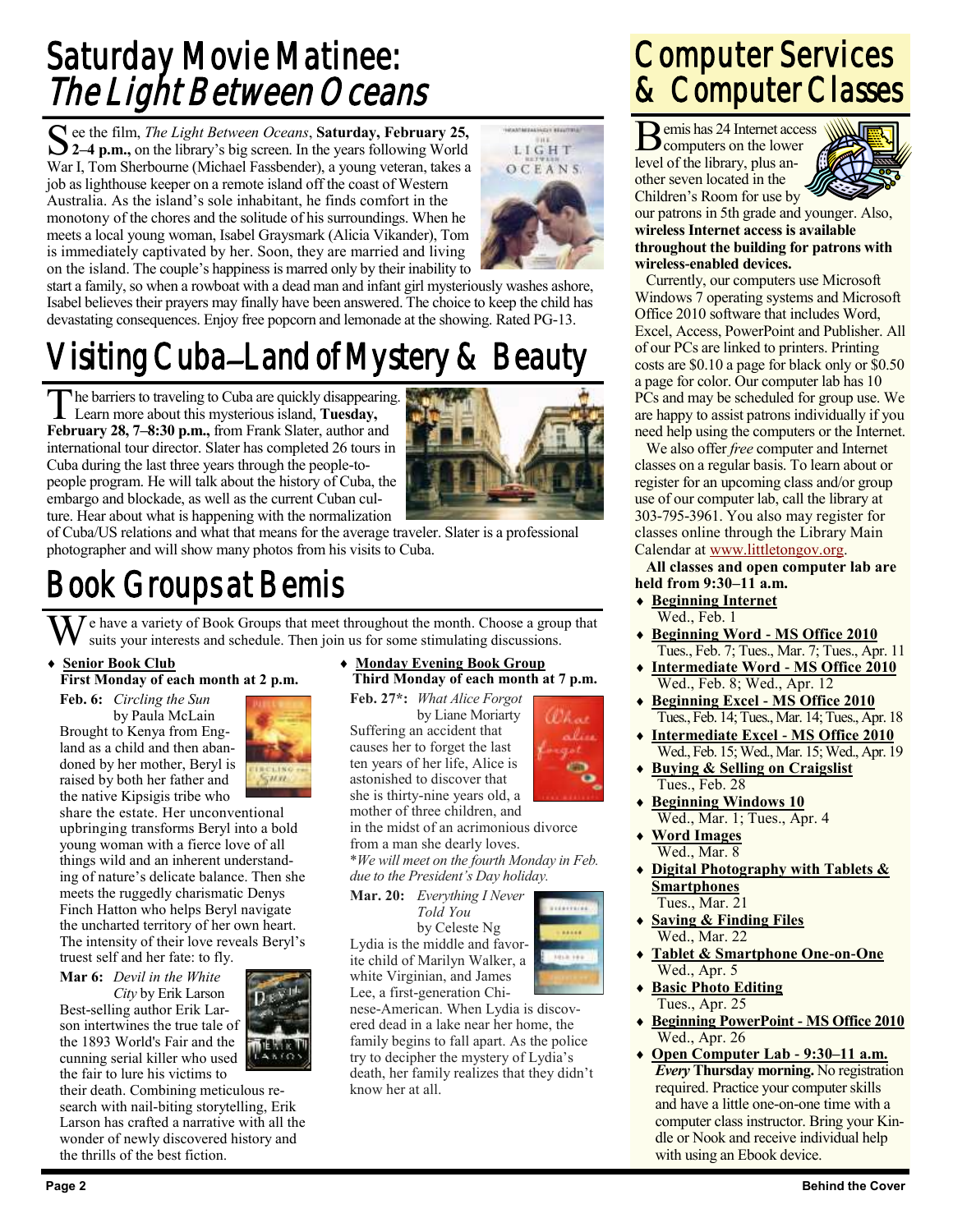

**F** or more information, call teen librarian<br>Mark Decker at the library, 303-795-39<br>or email him at <u>libmd@littletongov.org</u>. or more information, call teen librarian Mark Decker at the library, 303-795-3961, Join teens for:

#### **Teen Movies**

#### **First Saturday of the month @ 2 p.m.**

Free popcorn and lemonade! **Feb. 4:** *Miss Peregrine's Home For Peculiar Children,* PG-13

#### **Virtual Reality Gaming**

**Third Thursdays @ 3:30 p.m.** We've got the HTC Vive and the PSVR, plus a huge selection of games. Virtual reality games are for ages 12 & up only.

#### **Feb. 16, Mar. 16 and Apr. 20**

 **Teen Advisory Group (TAG)** Fourth Friday of the month @ 3:30 p.m. **Feb. 24:** Summer reading planning **Mar. 25:** Open agenda

### "Build a Better World" Teen Photography Contest

 $S<sub>best</sub>$  original ubmit your photo that expresses the theme "Build a Better World" by **Monday, March 20**. Various prizes will be awarded for the



best photographs, including \$50 for first place. Winning photos will be published on a library bookmark and will be used to create posters to hang in the teen area. For information, or to submit your photo, contact teen librarian Mark at 303-795-3961 or [libmd@littletongov.org.](mailto:libmd@littletongov.org)

## Afternoon Activities in the Teen Area

- **STEAM Tuesday Tuesday, February 14, 3:30-4:30 p.m. Board Game Friday**
- **Friday, February 10, 4–7:30 p.m.\* \****New time.* This will be an after-hours event. Participants need to arrange for a ride home. No registration required.
- **Dungeons and Dragons Sat., Feb. 4 and Sat., Feb. 18, noon** We'll provide the books and supplies. Join in whether you're an experienced D&D player or just learning.

# Children's Programs

## Valentine Fun

Get ready for Valentine's Day with an hour of crafts, game<br>and sweet treats on **Saturday, February 11, 2–3 p.m.** et ready for Valentine's Day with an hour of crafts, games For kids in grades K–5. You will LOVE it. Reservations required. Come in or call 303-795-3961 to reserve a spot.





## Dads and Donuts

**C** alling all Dads, grandpas and uncles! Bring y fun story time with donut & coffee treats on 10–10:30 **a.m.** For kids ages 1–5 with caregivers. alling all Dads, grandpas and uncles! Bring your little ones in for a fun story time with donut & coffee treats on **Saturday, February 25,** 

## The Power of Play

C hildren learn through their play. By playing, children acquire<br>and develop: and develop:

- **Physical abilities:** The young child builds hand muscles for later pencil holding and writing while also increasing hand-eye coordination and spatial awareness.
- **Cognitive skills:** Play promotes creativity, problem-solving and abstract thinking in youngsters.
- **Social skills:** During play, children learn to negotiate, cooperate, take turns and share.
- **Literacy skills:** Play stimulates new vocabulary like the specific language needed in order to play with and describe games and



objects. It also promotes storytelling and narrative skills as children imagine new worlds and develop games.

By providing optional extended playtime after some of our story times, Bemis is encouraging children and their caregivers to grow, develop and have FUN together. So if you are joining us for a Story Box program during the 2nd or 4th week of the month or during any of the All Together Now Story Times, we hope you'll have time to stay and play!

## ngoing Programs

 **All Together Now Story Time: Especially designed for ages 2–3 Mondays at 9:30 & 10:30 a.m.**

Older and younger children may attend, but children under the age of 3 *must* attend with an adult. Thirty minutes of stories, songs and activities. Optional extended playtime immediately following this story time session.



#### **Story Box: Ages infant–36 months Tuesdays & Wednesdays at 9:30 & 10:30 a.m. and Fridays at 9:30 a.m.**

A 30- minute session for children and a caring adult introducing the joy of rhythm, rhyme,  $\&$ reading. *Space is limited; free tickets are available beginning one week in advance.* Optional extended playtime following Story Box during the  $2<sup>nd</sup>$  and  $4<sup>th</sup>$  weeks of the month.

#### **Preschool Story Time: Ages 3 and older**

**Thursdays and Fridays at 10:30 a.m.**

Thirty minutes of stories, songs, and activities with a *puppet show* the first week of the month.

#### **Ready, Set, BUILD Lego Club: For kids in grades K–5**



**Saturday, February 4, 2 p.m.** You bring the creativity and we'll provide the Legos.

*Registration begins one week in advance.*

 **Paws to Read: Kids in grades K–5 Saturday, February 11, 10 a.m.–noon** Kids in grades K–5 are able to practice reading to a visiting furry friend. Call 303-795-3961 to register for a twenty minute spot. Presented by *Denver Pet Partners* and *The Delta Society*.



 **Bemis Library Dial-a-Story:** Your child can listen to a story anytime by calling 303-795-3960. Enjoy a new story or an old favorite.